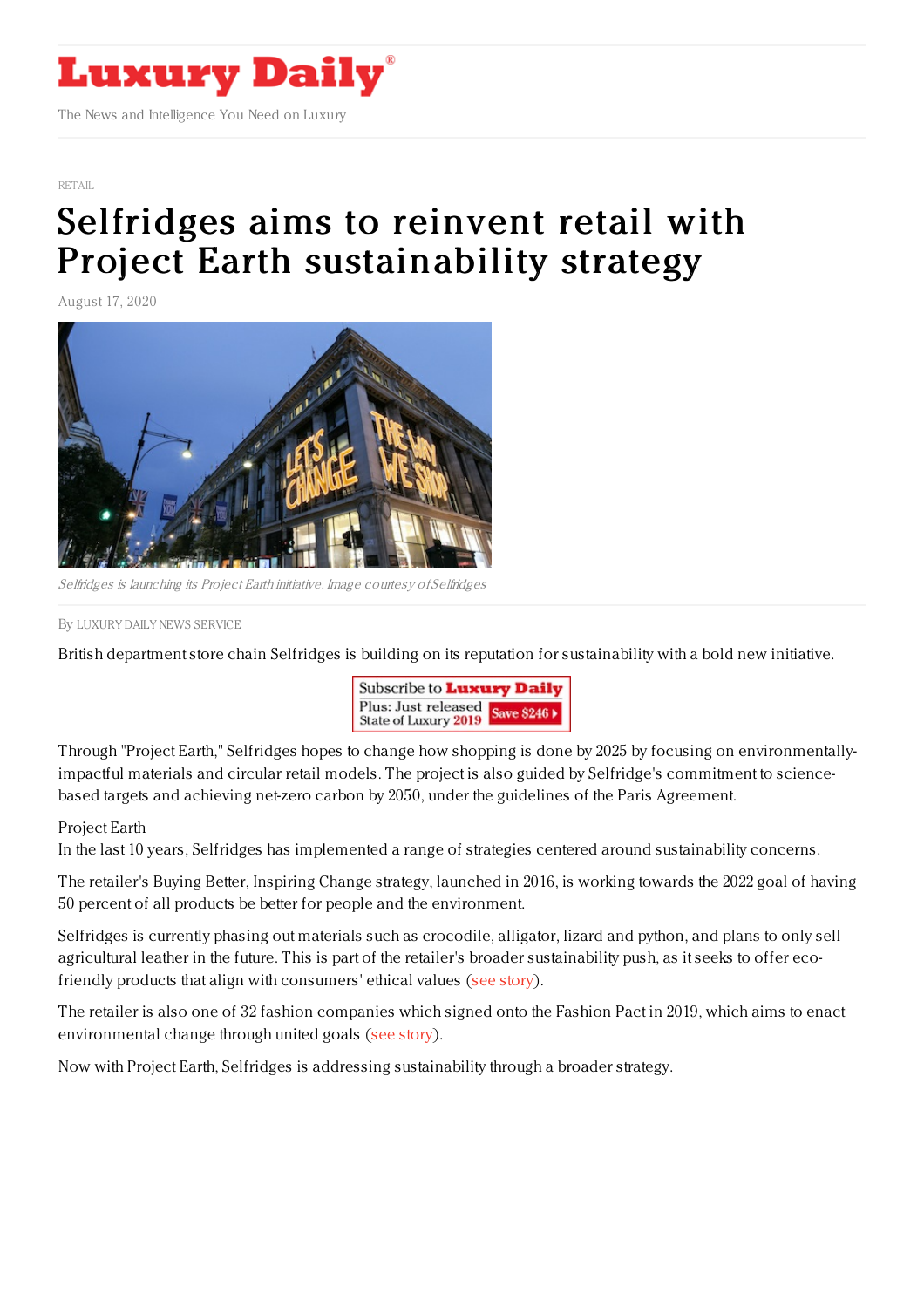

Project Earth has <sup>a</sup> three-pronged approach: materials, models, mindsets. Image credit: Selfridges

"For the last decade we have taken groundbreaking steps to put people and planet at the heart of our business, embedding sustainability alongside creativity," said Alannah Weston, chairman of Selfridges Group, in a statement. "Project Earth is not only our bold, new commitment to stretching environmental targets, it is about imagining new ways to do business, within the next five years."

From a materials standpoint, the retailer will work to ensure the materials with the most impact on the environment will come from certified, sustainable sources by 2025.

According to Selfridges, this approach refers to materials used "throughout the business," including properties, and is not limited to end-products for consumers.

To support this goal, Italian fashion label Prada will launch its Prada Re-Nylon collection at Selfridges Corner Shop. The retailer will also continue to reduce plastic packaging, including encouraging shoppers to return their beauty packaging for recycling through an in-store partnership with Terracycle.

Furthermore, thousands of products will receive "Project Earth" labels, replacing Selfridges' "Buying Better" labels. Specific designations will include Reducing Waste, Organic and Vegan.

Selfridges will also further promote circular retail models, including repair, resell, refill and rental.

Previously, Selfridges hosted a temporary shop by mobile marketplace Depop, which showcased sellers who promote a more circular or eco-friendly take on fashion (see [story](https://www.luxurydaily.com/selfridges-shows-commitment-to-circular-retail-with-depop-pop-up/)).

Now, the retailer is launching Resellfridges, which allows customers to shop pre-loved or archival apparel and accessories. After a 6 week-launch at the Corner Shop, shoppers will be able to sell their own accessories for store credit.

Selfridges is also introducing a rental service through Hurr Collective. Shoppers will be able to rent pieces from brands including Zimmermann, Cecilie Bahnsen and Emilia Wickstead for 4, 8, 10 or 20 days.



Selfridges is introducing its own rentalservice as part of Project Earth. Image courtesy of Selfridges

Finally, Selfridges has created a new Repairs Concierge, which will be available for in-store and virtual consultations. This service will allow Selfridges experts to identify what repairs are needed to bring life to shoppers' favorite, well-worn pieces.

The final component to Project Earth is "mindsets," through which Selfridges will work with partners and customers to continue to keep sustainability at the forefront of the business.